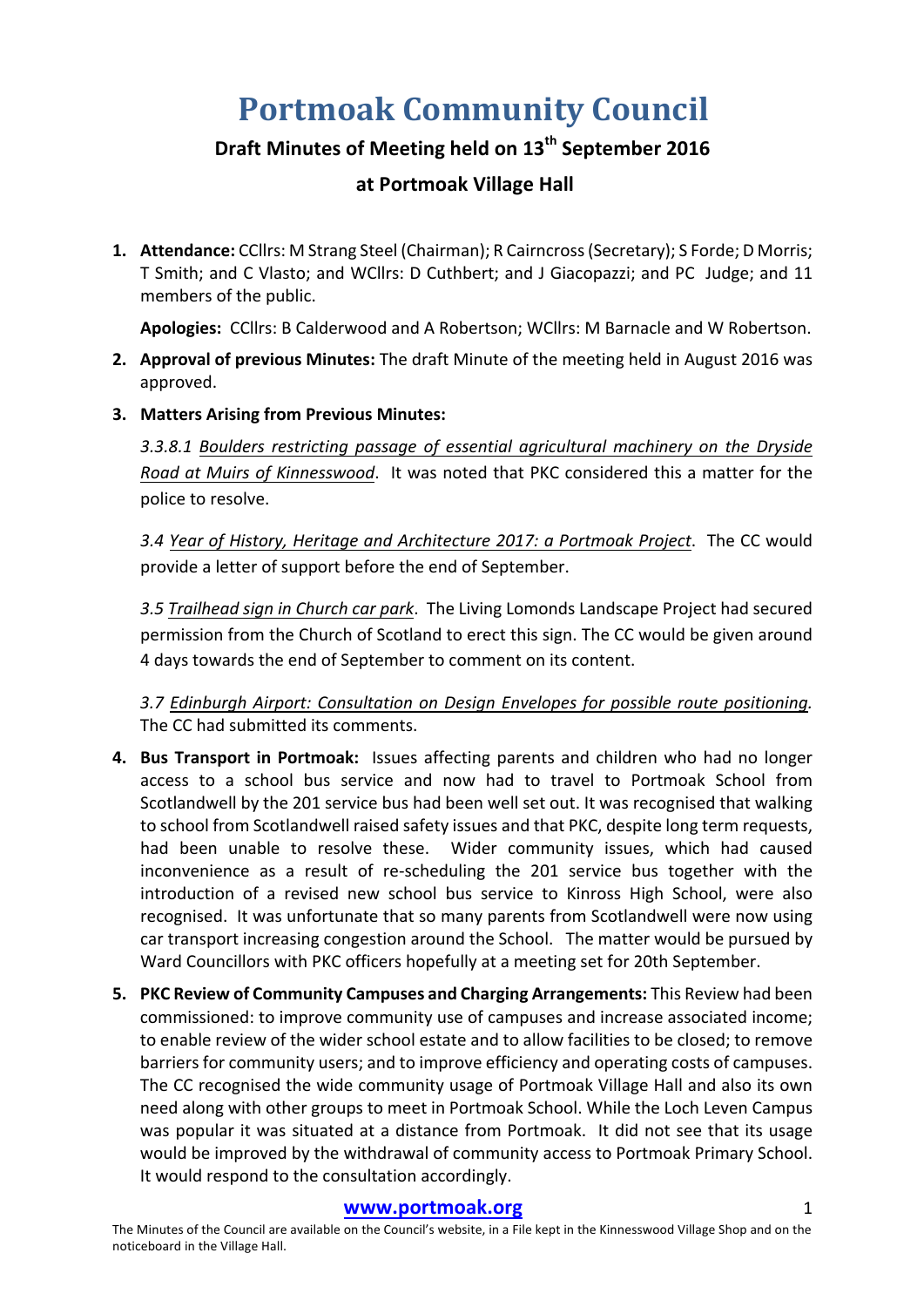**6. Portmoak Moss:** Jeff Gunnel from the Portmoak Community Woodland Group was welcomed and reported on an on-going programme of work to improve the Moss. The Moss was a raised peat bog and in an earlier phase of work the water table across it had been successfully raised. While this had had many benefits a consequence was the need to remove the risk "Bog Burst" at the margins. Using a number of engineering approaches the bog borders were now being re-contoured and strengthened. Steps and pathways would be repaired. Jeff Gunnel also drew attention to a Woodland Group open event "Apple Day" on the  $2<sup>nd</sup>$  October. This would be held at the orchard at Kilmagad Wood.

### **7. Reports:**

7.1 Police: PC Judge was welcomed and made the following comments:

- A programme of community speedwatch across PKC was being implemented.
- On the B9097 the matter of speeding motor cycles was acknowledged and was being monitored
- The problem of inconsiderate parking in and around the school at Kinnesswood was being monitored.
- Police Scotland youth volunteers would give advice on the responsible use of fireworks.
- New arrangements for rural policing were under development
- Theft of quad bikes was a particular risk. Prevention measures were advised.

The CC reviewed a number of these problem (see Roads Report below). PC Judge was thanked for her attendance. The Commander's Bulletins of 11th, 18th and 25th August and 1st September were noted.

7.2 Treasurer: There was no in-month change. The General Account at the end of August was £671.40, while the Michael Bruce Way account was £919.40 giving a total of funds on hand of £1,590.80.

### 7.3 Planning:

- *1. New applications:*
- a) 16/01423/FLL Land 50 metres North East of The Chalet, Lochend Farm Scotlandwell. Erection of a dwellinghouse, ancillary accommodation and farm office. CC view - no comment.
- b) 16/01417/FLL Loch Leven's Larder, Wester Balgedie. Siting of a storage container for a temporary period (in retrospect).  $CC$  view  $-$  no comment.
- c) 16/01193/FLL Garden Cottage Back Dykes Road Kinnesswood. Alterations and installation of windows. CC view - no comment.
- *2. Progress with Developments:*
- a) Former Lomond Inn. A decision by PKC's Development Management Committee was anticipated. A number of new amendments to the current application had recently been added. It was the CC's view that together these did not reflect any material change. It will write to PKC to confirm that these amendments did not alter its already stated objection. Separately the CC had pursued a formal complaint on PKC's decision to withhold conservation officer reports. The

#### **www.portmoak.org** 2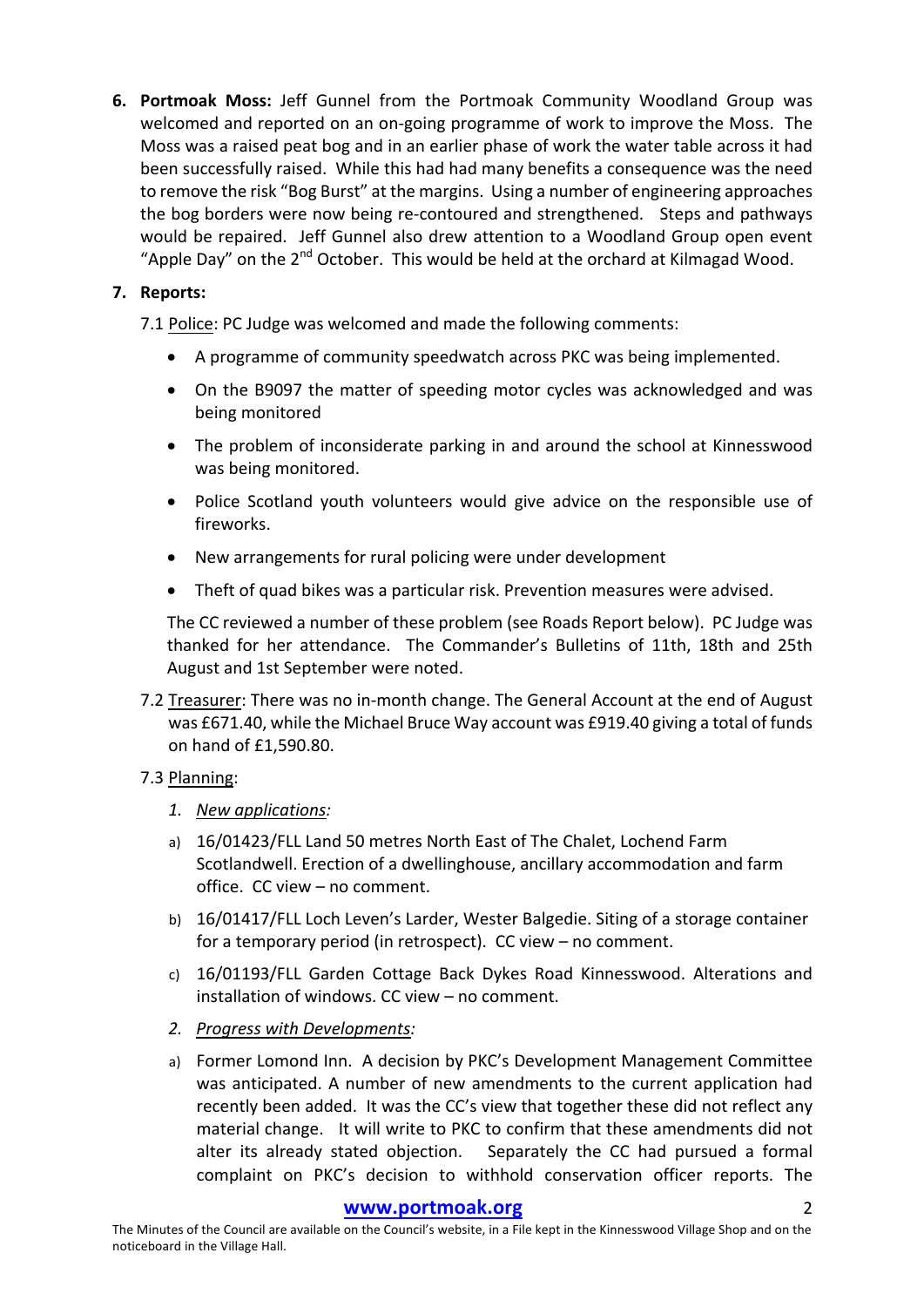response was in its view unsatisfactory. The CC was now seeking under Freedom of Information (or analogous planning provisions) all conservation information held on record referring to applications relating to this development.

- b) Glenlomond. Substantial clearance of the site had been completed. A planning decision was awaited.
- 7.4 Roads: CCllr Calderwood had circulated the September CC Roads Report. The following refer:
	- a) *B9097 (South Loch Road)*: A resident confirmed that speeding was a significant problem but was not confined to motorcycles. The road was inherently unsafe. He believed there was a good case to reduce the speed limit on a substantial part of this route to ensure in particular safe entrance and exit from RSPB Loch Leven and other residences. There were three blind summits but only one had been adequately marked. Increased HGV usage was a further matter and he expressed concern that any HGVs should be re-routed from the A911 through the villages of Kinnesswood and Scotlandwell to the B9097 south loch road. The CC noted that this matter was the subject of a PKC Road Safety Action Plan which covered the whole of the B9097 from Crook of Devon across the M90 and into Portmoak. This was anticipated shortly.
	- b) *Road safety issues A911 Scotlandwell footpath to Church and Hall and within Main Street Kinnesswood*. Safe pedestrian passage on the footpath alongside the A911 to the Church/Hall from Scotlandwell and onwards to Kinnesswood was a CC priority to resolve. It was noted that temporary restrictions narrowing the road in Kinnesswood appeared to have a beneficial effect. A PKC Road Safety Action Plan was anticipated shortly. The CC had learned that Ward Councillors and officers would review the matter at a meeting on 20th September.
	- c) *Consultation 40mph Speed Limit (A911)* Wester Balgedie. The CC noted the proposal to extend the 40mph limit from Wester Balgedie towards the direction of Milnathort to include entrances from Loch Leven's Larder. The CC would write in support of this.
	- d) 20 mph pilot projects for new limits within Kinnesswood, Scotlandwell and Easter *Balgedie.* PKC have yet to confirm whether these pilots are to proceed or not. If the answer is ves then further evaluation would be needed in respect of Portmoak before any decision to introduce them was made.
- 7.5 Paths: The Paths Group had been hard at work clearing bracken on the Michel Bruce Way (MBW) and on Dryside Road. The benefits of all the hard work to improve drainage on the MBW will yield dividends. There was concern that the old Dryside Road, a core path, past Springfield and Lomondmuir Farms was impeded by a poor gate and stile as well as vegetation overgrowth. The matter would be explored by the CC.

George Lawrie (TRACKS) reported that:

- a) he had recently been looking into potential paths between The Green at Scotlandwell and the Church. A report would go to PKC Brian Cargill;
- b) Sustrans would look at placing advisory signs warning against cycling on steep sections of the new path coming down from Benarty to RSPB Loch Leven;